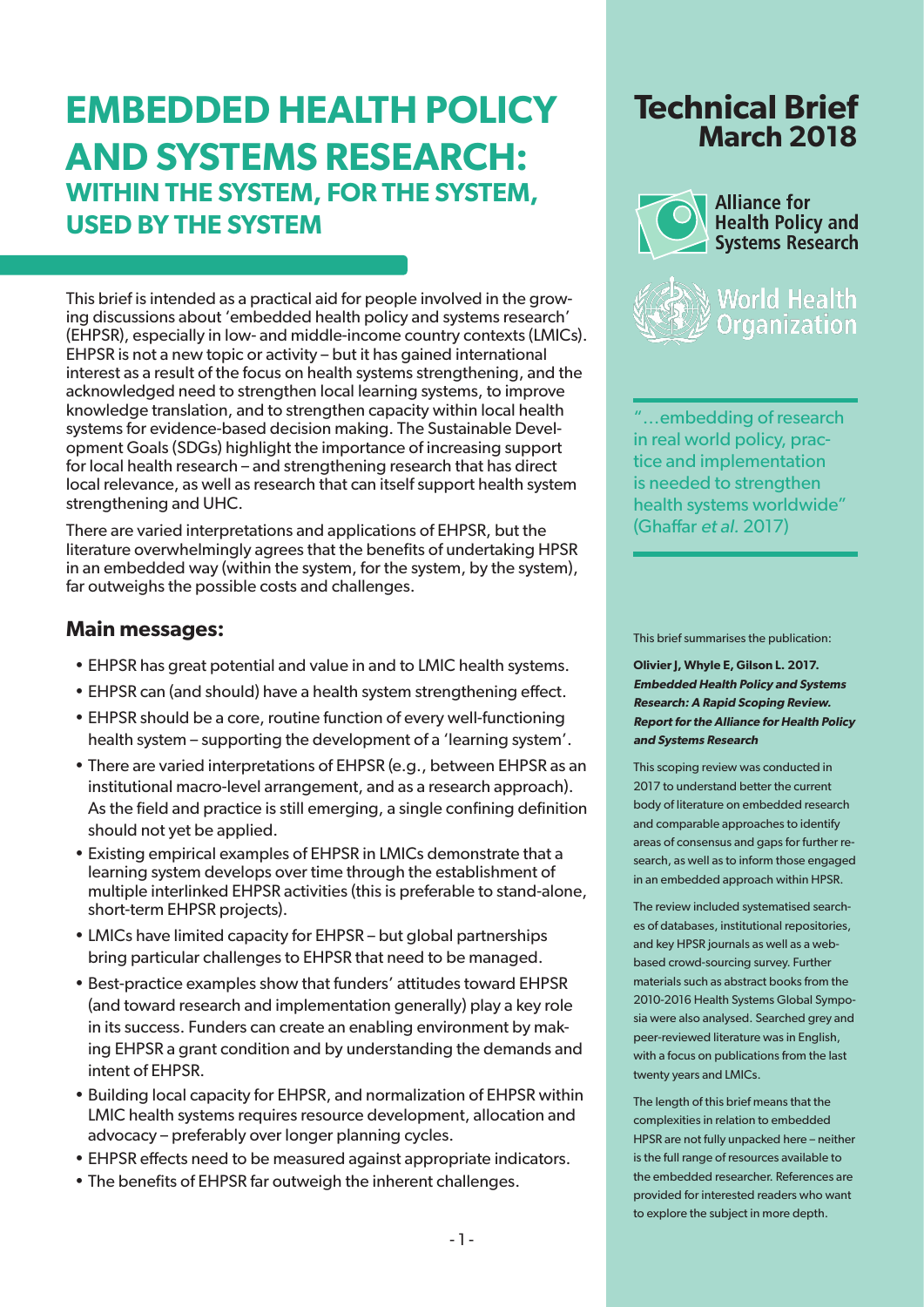#### **TOP 20 ON EMBEDDED HPSR 1 to 10**

- 1. Blanchet K, James P. 2012. How to do (or not to do)…a social network analysis in health systems research
- 2. Caffrey L et al. 2016. Embedding research in health systems: lessons from complexity theory
- 3. Ghaffar A et al. 2017. Strengthening health systems through embedded research.
- 4. Green A and Bennett S (eds). 2007. Sound choices: enhancing capacity for evidence-informed health policy.
- 5. Greenhalgh T et al. 2004. Diffusion of innovations in service organizations: systematic review and recommendations..
- 6. Kok MO et al. 2016. Which health research gets used and why? An empirical analysis of 30 cases
- 7. Koon AD et al. 2013. Embedding health policy and systems research into decision-making processes in low-and middle-income countries
- 8. Langlois EV et al. 2017. Embedding research in health policy and systems in the Americas
- 9. Lehmann U, Gilson L. 2014. Action learning for health system governance: the reward and challenge of co-production
- 10. MacGregor H, Bloom G. 2016. Health systems research in a complex and rapidly changing context: ethical implications of major health systems change at scale

## **The context for EHPSR**

This brief is intended as a practical aid for people involved in discussions about 'embedded health policy and systems research', especially in LMICs. The brief aims to demonstrate the importance of clarity about EHPSR as it relates to LMICs, and demonstrate how EHPSR is of growing importance to practitioners, policy-makers, funders and researchers alike.

There has been a rapid growth of enthusiasm about the benefits of EH-PSR over the last decade. For example, there has been a major growth in publications mentioning it; more discussion about it at the biannual Health System Global Symposia; and more HPSR funding calls that require EHPSR. Key institutions have called for more and better EHPSR in LMICs, for example:

- The WHO's Changing mindsets report called for the prioritization of embedding research into health systems. It argues that when embedding happens, researchers and decision-makers are linked, and the need for evidence-informed policy is understood by decision-makers.<sup>1</sup>
- The WHO's 2013 World Health Report (Research for universal health coverage) concurred that a priority for research is the translation of research into policy and practice, for which their primary recommendation is to embed research within policy-making processes in order to facilitate the dialogue between science and practice.<sup>2</sup>
- The Alliance for Health Policy and Systems Research (AHPSR) has led a program of work prioritizing embedded HPSR since around 2012 – for example, supporting the development of a portfolio of over 50 implementation-focused EHPSR projects in LMICs.<sup>3-5</sup>
- Health system intervention- and research-funding institutions have encouraged EHPSR by imposing requirements on grants (e.g., requiring local implementation partners be Principle Investigators); including UNICEF, PAHO, USAID, the World Bank, GAVI, the Rockefeller Foundation, and the Doris Dukes Charitable Foundation.<sup>4,6</sup>

However, there is not yet a robust community of EHPSR practice:

- Interpretations of EHPSR are varied and theoretical frameworks are not yet fully developed.
- There is existing work on EHPSR in high-income countries that is not being translated into LMIC settings.7,8
- There is a vast relevant literature in other fields that is not being drawn into EHPSR: (e.g., multiple resources in anthropology, ethnography, environmental sciences, development studies, education and professional development, political studies, psychology, sociology, action research, evaluation, and implementation science).<sup>9</sup>
- Key issues such as 'knowledge translation' cut across all these fields, but have not been synthesized into an EHPSR framing.

## **Primary reasons for embedding HPSR in LMICs**

There are multiple benefits to EHPSR, and urgency for developing EHPSR capacity in LMICs. Benefits shown in the literature are: 4-8,10-27

• EHPSR leads to the identification of 'substantively relevant' realworld health systems research questions, addressing relevant HS issues. EHPSR is contextually and socially relevant research – relevant to the health system, 'worth doing', and more likely to lead to actionable results.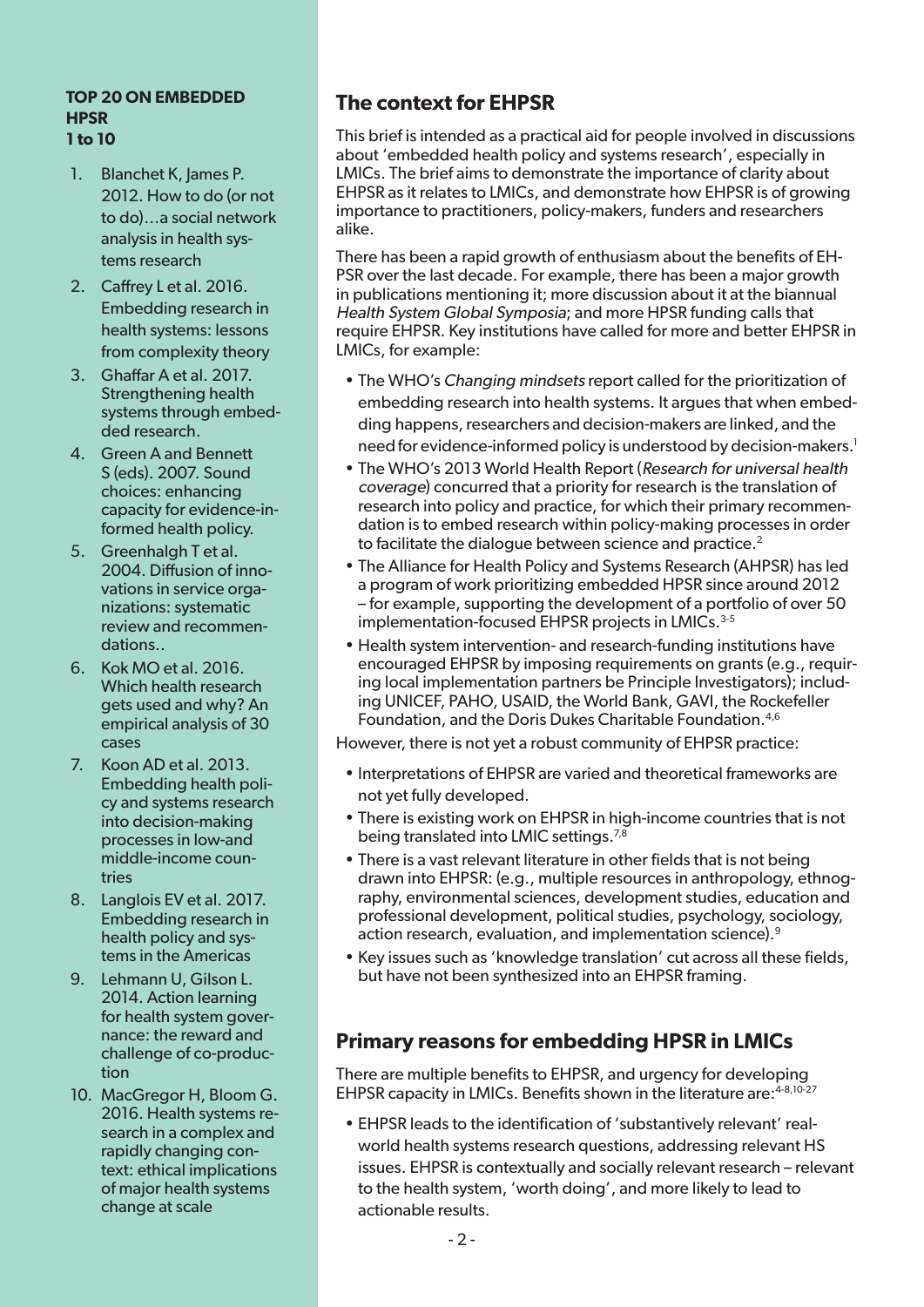- EHPSR closes the research/evidence to practice/action/policy gap by increasing ownership, legitimacy, and improved research translation – thereby promoting the systematic uptake of research findings and evidence-based strategies into routine systems functioning (implementation and policy).
- EHPSR supports the development of a learning system by building cultures of evidence, and sustainable practices of evidence utilisation and feedback within the system, including evidence-based decision-making.
- EHPSR can support improved HS responsiveness: this is linked to other principles, but EHPSR can support the health system in its quest to become more responsive to community needs (so not only focused on decision-maker needs and perspectives, but this requires 'speaking truth to power').
- EHPSR can be considered a more 'trustworthy' form of HPS research: as a research approach, when done well, EHPSR should result in more rigorous research (e.g., providing better access to more indepth, insider/tacit knowledge, better access to information, fewer barriers, and closer observation of routine HS functioning).

## **EHPSR framings: shaped by 'where' it is embedded in the system**

The review showed that while many felt it was important, EHPSR remains poorly developed – with varied conceptualisations from different sectors/groups. The primary difference between these interpretations is the focus and location of the EHPSR in the system.

"Multiple definitions and related models and concepts of embedded research exist, such as the coproduction and integration of knowledge, which hinder the understanding and diffusion of this approach." (AHPSR 2017)

### **EHPSR as a process for ensuring uptake of research/evidence into decision-making to close the research/evidence to policy/practice gap (with a focus on national macro-level decision-makers)**

This is a dominant framing of EHPSR, which foregrounds health systems decision-makers as the primary focus, enactors, and recipients of EHPSR research activities and outputs (usually macro-level national decisionmakers).5,15,28 In this framing, EHPSR seeks to close the gaps and cultural differences between researchers and practitioners, policy-makers, and decision-makers – gaps that are barriers to the proper utilization of HPS research. The strategy here is that HPS research can be more influential/ impactful if it is positioned better within practice/policy settings (closer to decision-makers). A primary solution in this framing is the embedding of research organizations or 'evidence-advisory institutions' closer to

decision-makers (e.g., usually improving physical proximity of research organizations to national-level Ministries of Health), arguing that more embedded institutions are more trusted, have greater access to information flows and resources, and are more influential to effect change. 5,14,29,30

"[EHPSR is] research conducted in partnership with policymakers and implementers, integrated in different health system settings and that takes into account context-specific factors can ensure greater relevance in policy priority-setting and decision-making." (Ghaffar et al. 2017)

#### **TOP 20 ON EMBEDDED HPSR Eleven to twenty**

- 11. Molyneux S et al. 2016. Research involving health providers and managers: ethical Issues faced by researchers conducting diverse health policy and systems research in Kenya
- 12. Nambiar D. 2013. Ethnography and HPSR: critical reflections on fieldwork and policymaking in India
- 13. Olivier J et al. 2017. Embedded systems approaches to health policy and systems research
- 14. Parkhurst I. 2016. The politics of evidence: from evidence-based policy to the good governance of evidence
- 15. Saltman RB. 1997. Convergence versus social embeddedness: debating the future direction of health care systems
- 16. Tran N et al. 2017. Embedding research to improve program implementation in Latin America and the Caribbean
- 17. Tugwell P, Knottnerus JA. 2017. Benefits of embedding researchers in a health service setting
- 18. Vindrola-Padros C et al. 2017. The role of embedded research in quality improvement: a narrative review
- 19. WHO. 2012. Changing mindsets: strategy on health policy and systems research
- 20. Wolfenden L et al. 2017. Embedding researchers in health service organizations improves research translation and health service performance

 (alphabetical listing – see reference list for more)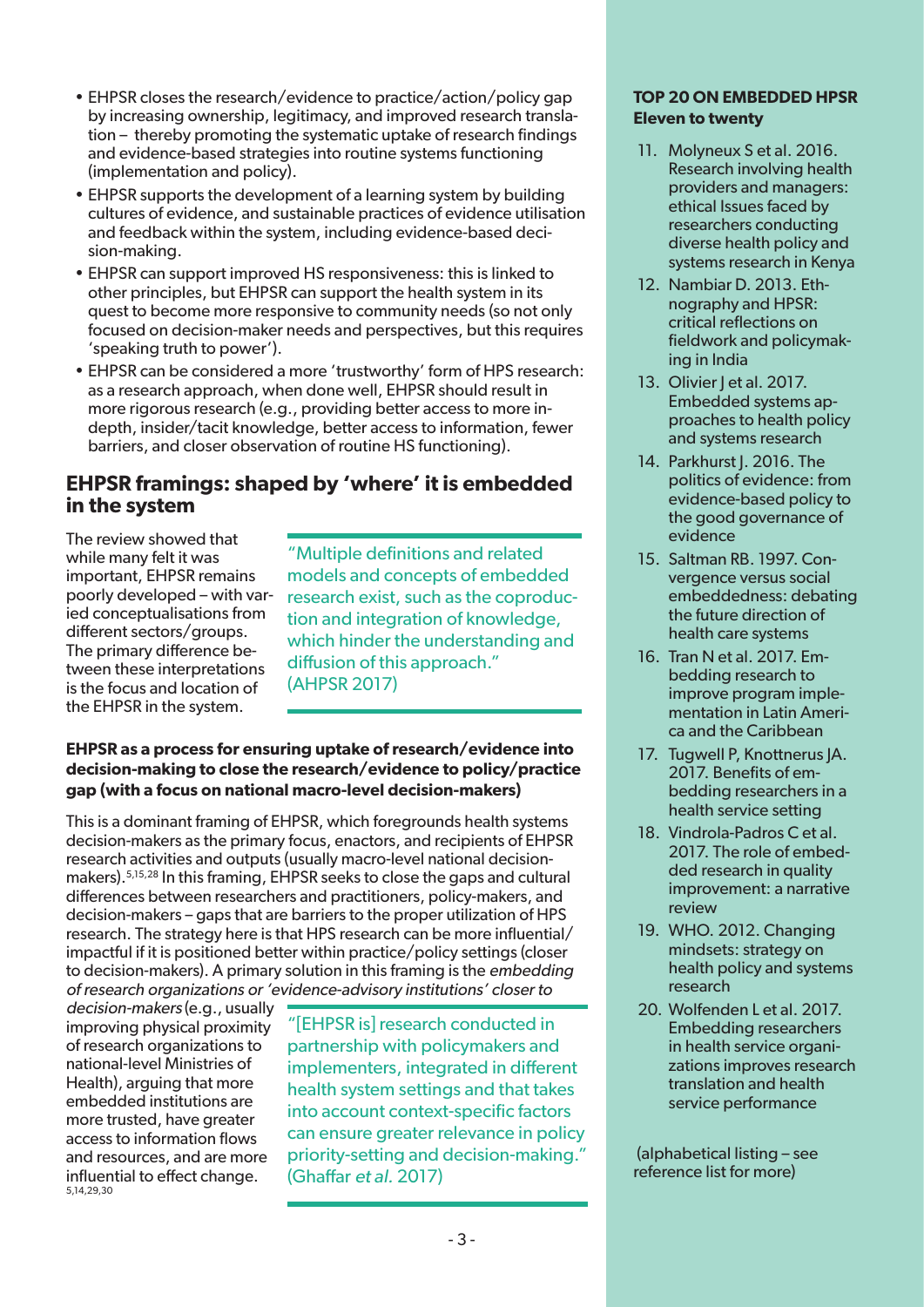Another focus is the localization and country-ownership of research (geopolitical embeddedness),<sup>31</sup> which usually means ensuring that decision-makers from MOH are co-investigators in research projects and improved alignment of research with national research agendas. A common confounding factor is that in the LMIC countries where local ownership would be most effective, the capacity for research and research-evidence engagement is the most limited,<sup>19,32</sup> resulting in calls for initiatives to build local LMIC HPSR capacity, and North/South-South capacity development networks. Many argue that, pragmatically, HIC researchers and institutions will continue to be the ones being 'embedded' in LMIC health systems for some time (especially in fragile states), and that different 'rules of engagement' are necessary for such EHPSR, especially given the continued challenges in foreign research partnership power dynamics – which can be inhibitive of EHPSR.19,31-34

#### **EHPSR as primarily informing implementation (of health system strengthening interventions) at a meso level**

"Embedded research aims to shine a light on implementation barriers and associated health systems failures, by engaging actors working within health care systems to conduct rigorous scientific inquiry." (Tran et al. 2017)

Linked to the above, a specific interpretation of EHPSR focuses on embedding HPSR into implementation – either routine implementation, or the implementation of health system strengthening interventions (some are calling this 'embedded implementation research'6,17). The focus of this framing of EHPSR is on closing the research-evidence to implementation gap which, it is argued, requires an intimate understanding of the health system, intervention and context – and therefore requires main input from local/insider implementers (ideally is conducted by locals/insiders). Research, evidence, and evaluation need to be embedded in routine/continuous implementation cycles, so that they can inform practice/policy. This has design implications. Embedded implementation research should be structured to accompany HSS interventions from early in the intervention.<sup>11,35-37</sup> Embedded evaluative HPSR is a particularly important area for further development, especially how embedded evaluation interacts with routine (information) systems and functioning. There is also increased interest in integration, uptake, diffusion and normalization of innovation and health systems change – focusing on the embedding of good implementation practice (such as evidence-based decision-making) into routine systems functioning.<sup>27,30,38,39</sup>

#### **EHPSR promoted as an important approach for the development of a 'learning system'**

"Embedding health systems research as a core function of health systems." (Hoffman et al. 2012)

Work on learning organizations<sup>40-43</sup> has been transferred to health systems – with EH-PSR being seen as an approach to support the development of 'learning system'. The focus of this interpretation is on capacity-building within local LMIC systems, for HPS research, and for research utilization (e.g., evidence-based decision-making). For example, a study of Turkish hospitals describe a model of continuous learning activities – an 'embedded system of collective efforts'.44 Other examples describe networks of HPSR capacity-development that have been established in LMICs – not linked to a specific project, but rather as an intervention in and of itself. This interpretation posits that EHPSR is likely to be an HSS intervention in its own right<sup>45</sup> – however, this is still poorly developed or assessed. Further HPSR is required, in particular evaluative research, which more seriously assesses the 'impact' of EHPSR on a health system.

#### **EHPSR framed as a research method/approach – a practice of individuals embedded in the health system**

There is varied literature on 'embedded individuals' – and it is framed within the understanding that health systems are socially constructed and socially embedded.<sup>13,22</sup> From this perspective, EHPSR is primarily focused on the micro level (on individuals within the system) and empirical examples describe an array of embedded 'researchers' including local leaders, intermediaries, knowledge brokers, and change agents.<sup>8,13,22,46,47</sup> In this framing, 'research' is rarely formal academic research – and embedded researchers are mainly characterised by their positionality – as 'insiders' to the health system. The types of individual researchers depicted in this framing can differ radically from those described in the earlier macro-institutionally focused framing. Here, embedded researchers are not likely to be in that position as a result of the positioning of a research institution close to an MoH, or because of a particular implementation plan, but instead might be a result of the complex and flexible nature of their work within the health system.<sup>19,31</sup>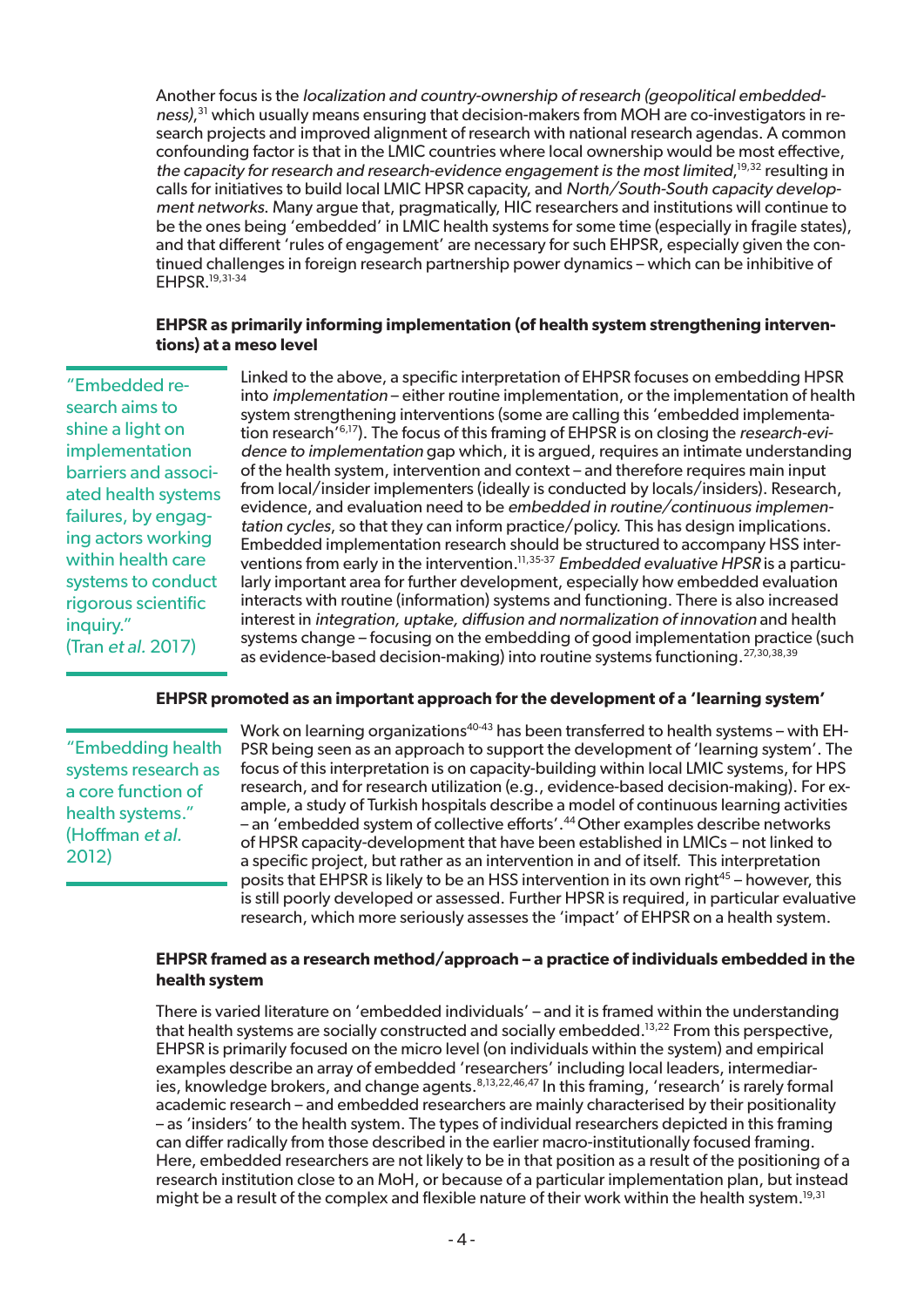There is great interest in co-production/creation between researchers and practitioners/policy/decision-makers (when researchers work together with health system actors from the start of the research process to jointly create research that reflects real-world contexts and ensure that the knowledge generated has relevance for those involved). It is a strategy for the democratization of research process and requires the building of trust between those involved in the research.9,25,48-50

### **EHPSR is framed as a research approach or methodology for rigorous and relevant HPSR**

Much of the literature frames EHPSR as a methodological issue (an approach to ensure socially responsive and substantively relevant HPSR). It is argued that while there is a great amount of enthusiasm for encouraging and supporting EHPSR, there is very little guidance on what best practice for EHPSR looks like on a methodological level. 9 It is argued that while EHPSR contains elements of action research and ethnography, it is not fully explained by either. There are many examples of robust action research and ethnography in HPSR – but the embedded nature of the research is usually implied rather than made explicit.<sup>28,51-56</sup> An equal number of methodological rewards and challenges are raised (see below). An important strategy is the application of the 'learning site' approach: sites of on-going action learning between researchers and health system actors (e.g., the learning sites in South Africa and Kenya linked to the RESYST consortium21,45,57).

EHPSR also raises particular ethical implications and considerations.<sup>19-21,42,45,57,58</sup> For example, as researchers get

"Embedded HPS Researchers are researchers characterized by their 'situatedness' within a health system, the influence of their interpretation of the system around them…and the potential change they can effect (even just by asking questions)… an embedded approach is one in which researchers negotiate and conduct research from within the health system that is the object of their study (positioned as insiders), usually with the intention that their research will lead to positive health systems change." (Olivier et al. 2017)

"A 'learning site' is an embedded approach to HPSR, where researchers and health managers in a given setting, over a long-term relationship of continuous interactions and reflections develop specific health system governance questions, and work towards answering them together" (Tsofa et al. 2017)

## **Core methodological benefits and challenges for EHPSR**

#### **METHODOLOGICAL BENEFITS OF EHPSR**

- Social relevance and responsiveness
- More effective uptake of evidence into action/ practice/policy
- More in-depth (insider) knowledge of the system and context
- Greater likelihood of identifying substantively relevant problems/ questions
- Better access to people and information
- Less likelihood of being blocked by gate-keepers
- Greater chance to observe routine functioning
- Greater likelihood of seeing tacit knowledge
- More opportunities to engage with difficult findings in safe spaces in the health system
- Greater opportunities to feed research findings more rapidly back into the system
- In a better position to make the changes within the system

#### **METHODOLOGICAL CHALLENGES OF EHPSR**

- Sometimes slow speed of EHPSR can create challenges
- Insider-researchers struggle to maintain objectivity
- Researchers might feel compelled to report more positively
- Researchers can get caught in power dynamics and local politics
- It can be difficult to evaluate one's own intervention/program
- There are tensions in utilising observation and experiential knowledge
- Insiders can be blind to norms
- It can be hard to remain detached when an insider-research sees something 'wrong'
- Specific ethical challenges and embedded researchers cannot always turn to standard ethical committees for support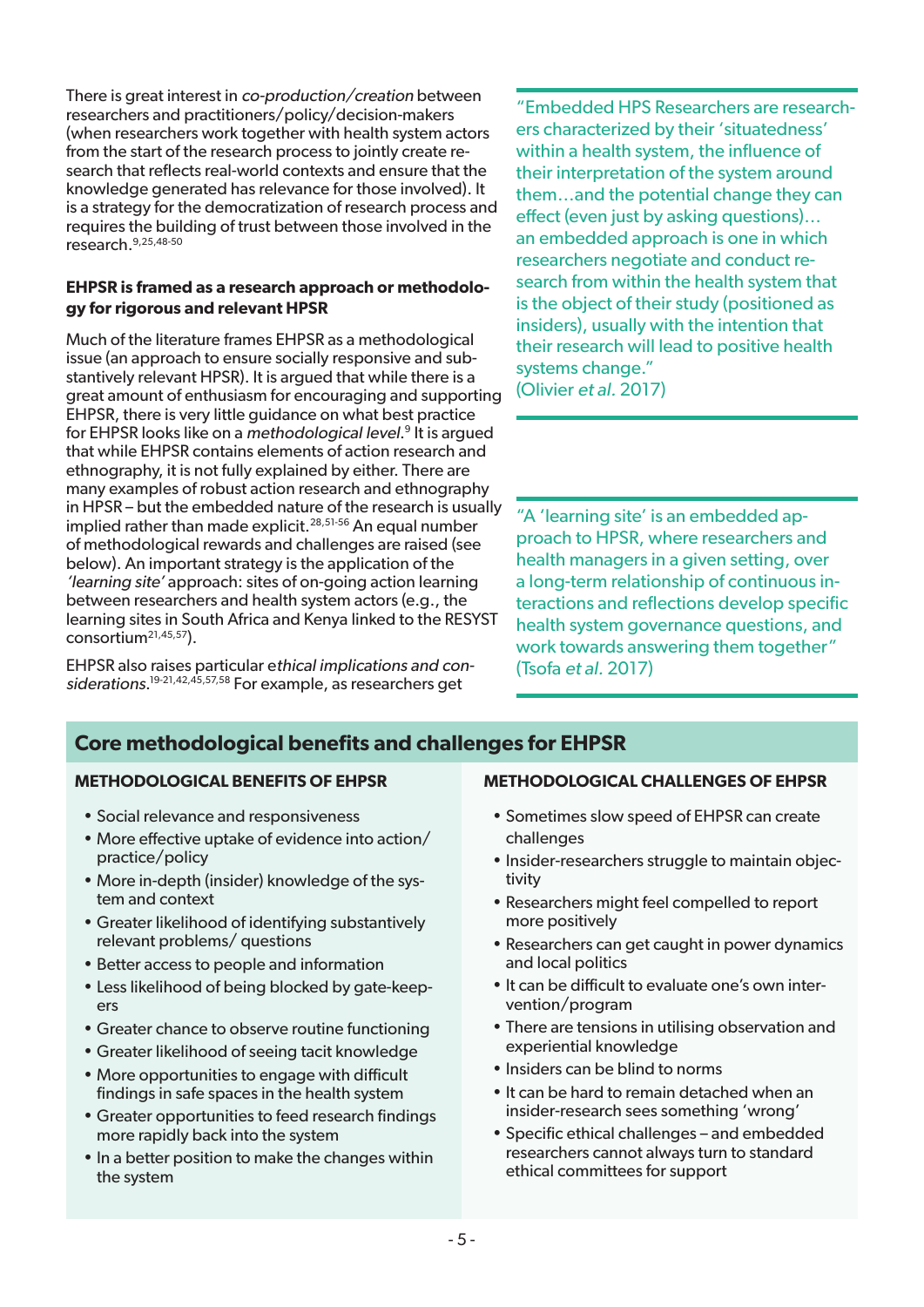"Embeddedness for this study has had positive implications for learning about how health systems function over time … However there are also challenges with this embeddedness, including the need to be careful in who one is (seen to be) aligned with in inevitably politically charged and socially unequal contexts…consent processes, these are complicated … by the deliberate blurring between research and practice activities …" (Molyneux et al. 2016)

more embedded in health systems, the blurring of positionality raises ethical challenges, as the researcher inevitably becomes an actor in the system. Very often, ethical issues emerge after research has started, and are related to complex relationships and interactions. Standard health/ human ethical review boards are not currently equipped to review EHPSR. In EHPSR, additional ethical considerations are needed, in particular how the research might negatively affect the health system. A key approach to counter such concerns is 'ethical mindfulness' in EHPSR – and how to develop this capacity within researchers.<sup>59</sup>

A significant aspect of EHPSR is trust – building and maintaining trusting relationships, and producing trust-worthy results despite challenges.9,60 Measuring trust (as an indicator of EHPSR success) could be important.

#### **More generic and descriptive uses of 'embedded' in HPSR**

The term 'embedded' is also used descriptively (without a particular HPSR-relevant meaning), e.g., a nested research method such as an embedded case study (a case study within a case study); or a system embedded within a system.<sup>7,10,61</sup> It is also used to describe how health systems are embedded in social/cultural/political/economic systems and contexts,<sup>62,63</sup> which in turn means that values/cultures/attitudes are embedded in a health system.

## **Key principles for EHPSR (for individuals and institutions)**

A set of 'principles' for EHPSR emerge (requiring further development).

#### **EHPSR principles**

- Driven by 'substantively relevant' research questions shaped by health system actors and decision-makers
- Socially and contextually relevant research
- Prioritises health system actors and decision-makers during all stages of research
- Foregrounds 'genuine'/ 'authentic' research partnerships involves continuous negotiation, co-creation, collaboration and trust-building between stakeholders, and is highly relational
- Aligned with local research priorities, agendas and policies
- Locally-driven, with local-ownership and legitimization
- Routinizes the utilisation of evidence/research in health system decision-making
- Positioned as insider-research (whether insider individuals or organisations), inside the health system, conducted by 'researchers' looking at 'their' system
- Foregrounds the importance of trust and relationships
- Takes a systems perspective (differs from other embedded research approaches)
- As HPSR, focuses on inequalities, and flattening of power hierarchies
- Has a health system strengthening effect
- Supports the development of a learning system

In addition to these highlighted above, the literature also suggests that it is likely that EHPSR will be changeable, flexible and adapting; interdisciplinary and intersectional; will raise particular ethical challenges; will likely take more time; and possibly be more expensive than other rapid approaches. Such considerations suggest that EHPSR will require quite specific capacities/competencies from those involved.

## **Multiple types of embedded researcher/institutions**

There are many different types of embedded researchers (individuals and institutions). The diagram on page seven presents a basic typology of commonly mentioned types (insider individ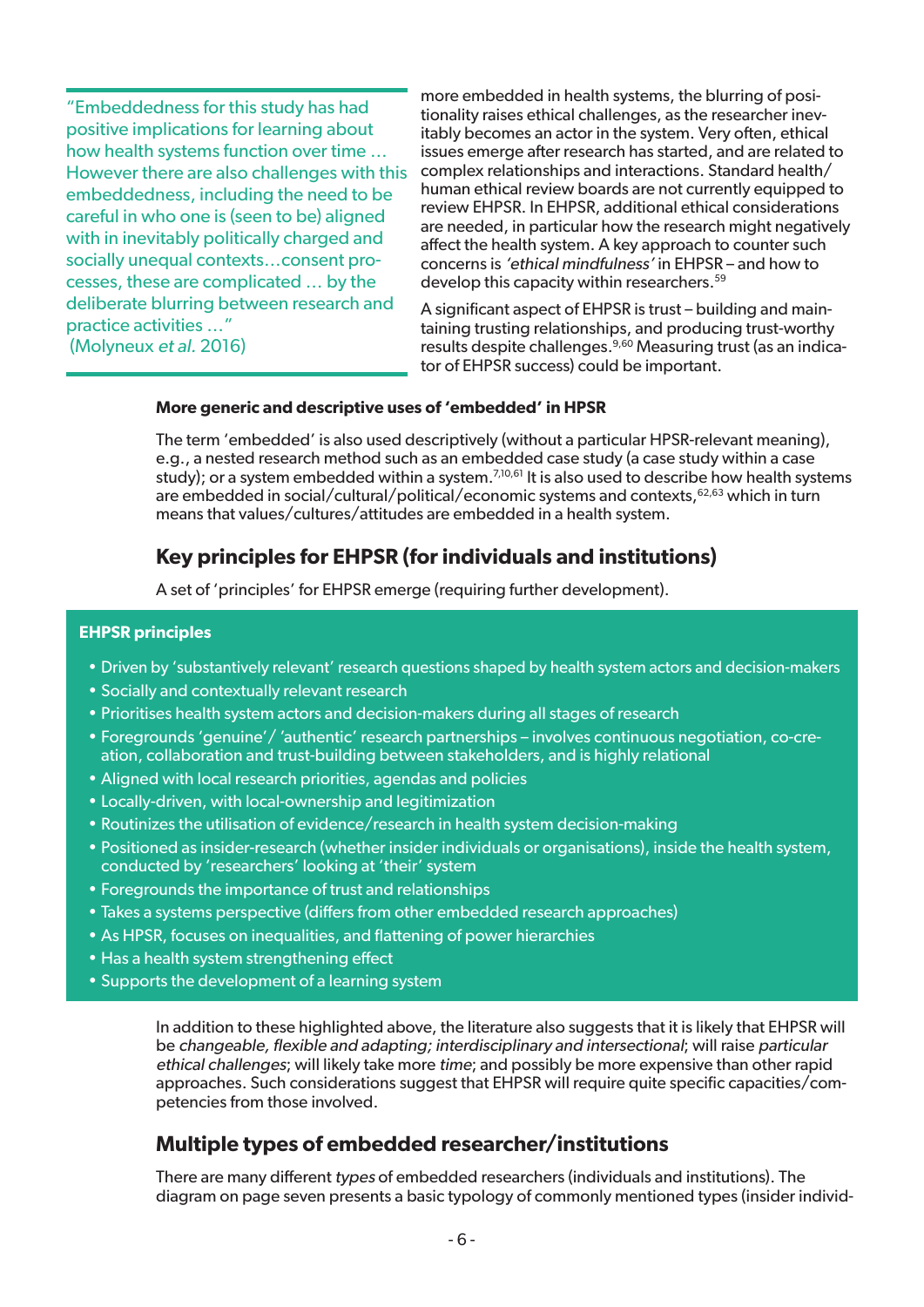uals<sup>9</sup> and embedded institutions<sup>5</sup>). Embedded HPS researchers often wear multiple hats (as researchers, health workers, decision-makers, and patients), and complex staff movement, secondment and joint appointment arrangements blur institutional affiliations. Embedded institutions change in character (especially in LMICs in response to funding opportunities). This stresses the importance of taking the complexity of local health systems contexts into account when developing EHPSR plans, communities and capacity-development programs.

| <b>Type of embeddedness</b>                                           | <b>Description &amp; some examples</b>                                                                                                             |
|-----------------------------------------------------------------------|----------------------------------------------------------------------------------------------------------------------------------------------------|
| <b>Insider-researchers</b>                                            | Practitioners (health workers) working in the system, conduct-<br>ing health systems research                                                      |
| Jointly appointed / affiliated<br>staff                               | Jointly appointed staff working in the health system and in aca-<br>demia, as part of an institutional arrangement (or secondment)                 |
| Insider student research                                              | Health system workers also registered for study with an ac-<br>ademic institution - usually conducting research on issues<br>related to their work |
| <b>HPSR project researchers im-</b><br>mersed in the system           | Longer-term HPSR projects where researchers from outside<br>institutions immerse themselves within the system for a finite<br>period of time       |
| NGO/donor agency-funded<br>research staff placed inside<br>the system | Researchers or managers seconded to or embedded within a<br>system for purpose or programme of work                                                |
| <b>Research partnerships and</b><br>joint programmes of work          | Longer-term partnerships and arrangements either set up<br>around a specific programme of work, or a series of different<br>smaller projects       |
| <b>Government organisations</b>                                       | Research units or groups initiated and supported by govern-<br>ment, such as research units within Ministry of Health                              |
| <b>Advisory bodies</b>                                                | Working groups, panels, and technical committees advising on<br>specific issues (often for a limited period of time).                              |
| <b>Research institutions</b>                                          | Research institutions, can be for-profit or non-profit - some<br>have dual affiliation with government, some are independent.                      |
| <b>NGOs</b>                                                           | NGOs with a research or implementation focus                                                                                                       |
| <b>Committees</b>                                                     | Council on Health Research for Development (COHRED) in<br><b>Tanzania</b>                                                                          |
| <b>Think tanks</b>                                                    | Development Research Centre of the State Council (China)                                                                                           |
| <b>Technical agencies</b>                                             | Alliance for Health Policy and Systems Research (AHPSR)                                                                                            |
| <b>Academic institutions</b>                                          | LMIC-based institutions, and HIC institutions with longer-term<br>engagement in LMICs                                                              |
| <b>Consortia &amp; networks</b>                                       | RESYST, REBUILD, EQUINET, RINGS, COPASAH, CHEPSAA,<br><b>WANEL, CHESAI, COMPCHASS</b>                                                              |
| <b>Bi/multi-laterals &amp; funders</b>                                | UNICEF, DDCF, GAVI, AHPSR, WHO                                                                                                                     |

**Individuals Institutions Individuals**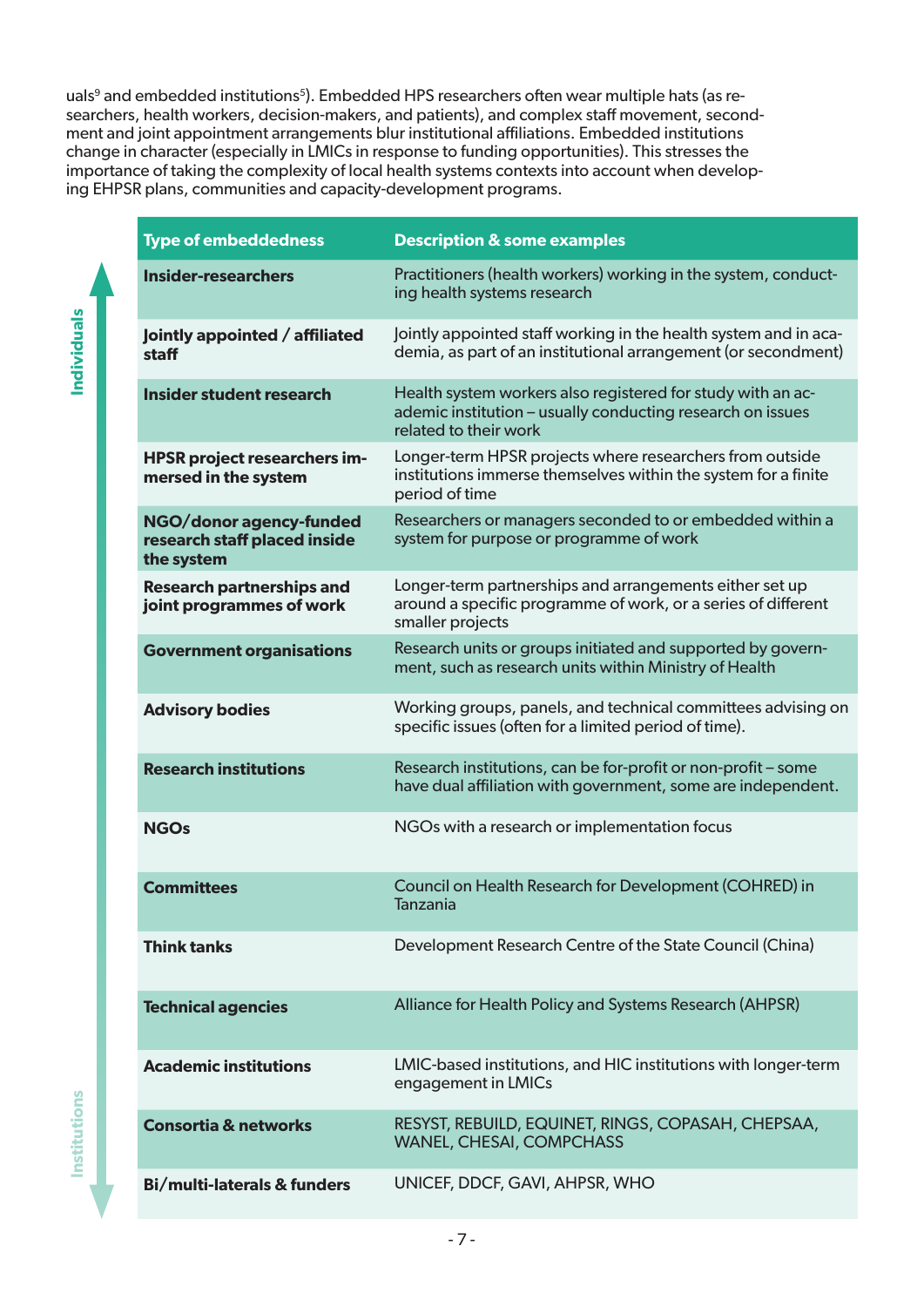## **Core competencies for the embedded HPS researcher**

"Embedded HPSR is not an easy option, nor is it a tool that can be broken into clear steps. Rather, it is a complex approach requiring competencies and sensitivities for negotiation, collaboration, translation, trust-building, and reflexivity (as awareness of the context and awareness of self). Embedded research is critically important in HPSR, and we need to develop robust HPS researchers who are able to negotiate this complex world and wield this approach with confidence." Olivier et al. (2017)

 "We suggest that the concept of reflexivity and the ability to think carefully about one's positionality is important for health system researchers who need to consider how to retain autonomy in research, whilst contributing evidence for health system change. A research process informed by the notion of reflexive practice and iterative learning…" MacGregor and Bloom (2015)

The review identifies a set of core competencies (capabilities) that embedded HPS researchers need – and would also be relevant for other stakeholders engaging in EHPSR processes. These competencies have particular implications for HPSR training, and for capacity-development interventions. (Further work is needed to assess organizational competencies and capacities required for EHPSR, especially in LMIC health systems).

#### **Core competencies**

- Systems thinking
- Reflexivity (including being able to understand one's own positionality and power)
- A critical perspective
- Knows how to 'behave as an insider-researcher' within 'their' health system
- Has high levels of communicative capacity
- Can translate between groups, and knows how to be a 'knowledge broker'
- Knows how to network and connect across groups and institutions
- Can speak 'truth to power'
- Has ethical mindfulness
- Can apply standard good practice for rigorous methods being applied in the embedded approach
- Can negotiate complexity, change and uncertainty
- Conflict management
- Reputation management
- Facilitation

## **Suggested strategies for successful EHPSR practice**

The few EHPSR examples from LMIC health systems suggest a set of key strategies for successful EHPSR implementation. These need to be developed further, but provide a foundation for EHPSR strategy.<sup>9</sup>

- Continuously negotiation, co-creation, collaboration and trust-building between stakeholders
- Negotiation requires the proper identification of research partners
- Ensure representative partnerships and convene a deliberative process
- Early negotiation of purpose/objectives between partners, early negotiation in problem identification and framing
- Negotiation in setting up the parameters of the partnership
- Negotiation consistently and flexibly re-iterated, focused on longer-term partnerships (negotiate time-frame together)
- Requires the careful analysis and negotiation of power
- Negotiation of info ownership and terms of co-production
- Intentionally sharing the 'wins', and create opportunities for HS actors
- Regular mapping processes to develop/enhance awareness of (individual/organizational) positionality within the health system
- Ensure alignment with local research agendas and priorities (recheck on a regular basis)
- Identify and leverage key champions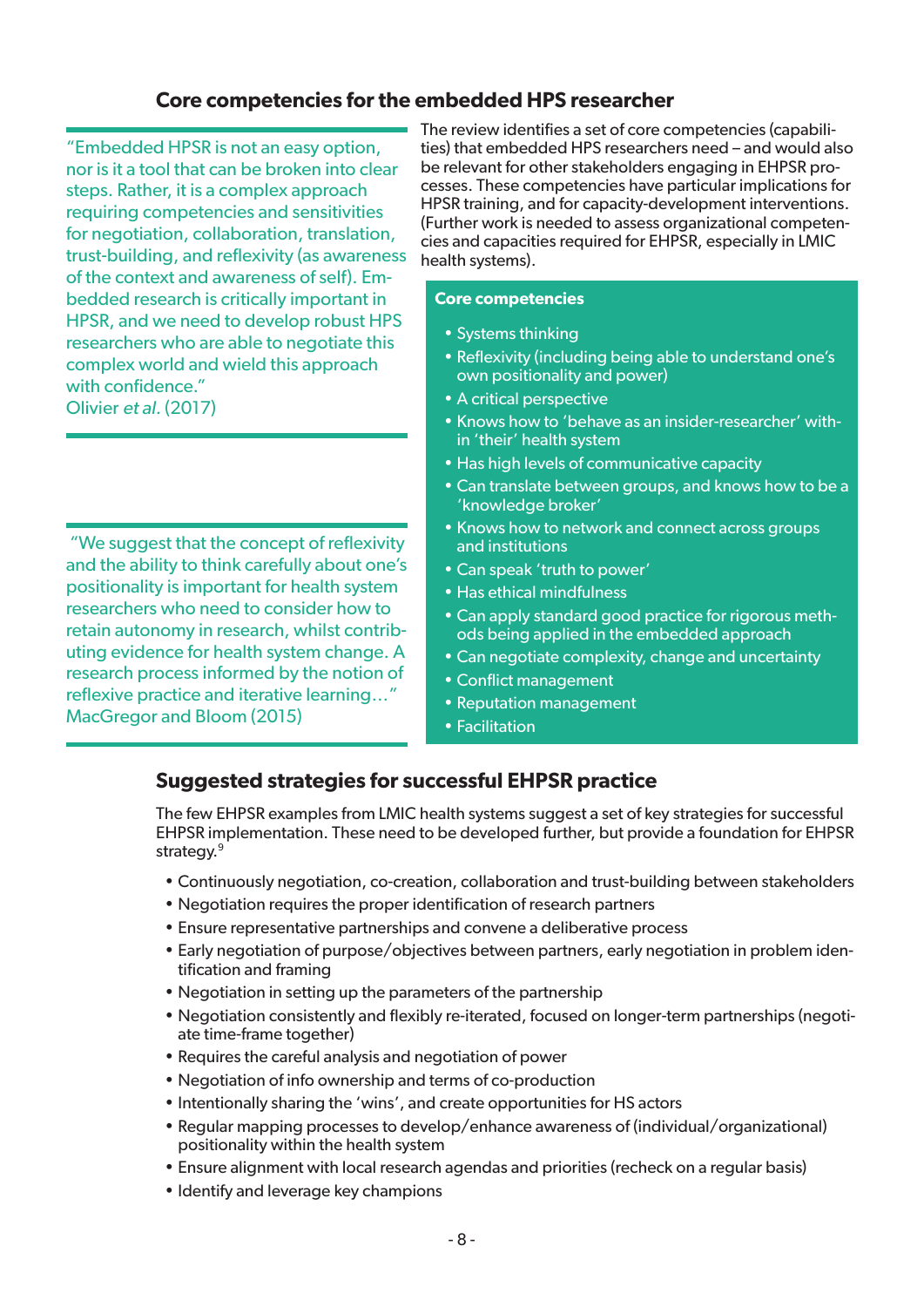- Assessment of what counts for embedded HPSR (e.g., quality of relationships, trust)
- Define the kind of evidence necessary to inform decision-making
- Consider non-traditional outputs
- The creation of 'safe spaces' for engagement
- Processes for 'joint reflective practice'
- Deliberate connection of projects and conversations into webs of embedded joint-learning
- Establish space and process for addressing uncertainty
- Grant-funders can ensure local ownership by imposing requirements
- Support deliberate institution-building
- Support Southern capacity-building, and support South-South network development and communication

## **Conclusions**

There has been a global surge of enthusiasm for the benefits of embedded health policy and systems research over the last decade. This Brief provides a practical aid for people involved in discussions about EHPSR, especially as it might relate to LMIC health systems.

It is important that a community of practice around EHPSR is developed, and that there is improved clarity and consensus about EHPSR within that.

The current lack of a common framing results in fragmentation and limits the dialectical progress of ideas and practices (e.g., limits the building of ideas and experiences on top of previous ideas and experiences). However, this brief demonstrates how parties have different interests in the potential of EHPSR – and it is important that one particular perspective does not capture EHPSR while it is still developing. For example, we suggest it is not necessary to decide (right away) whether the definition of EHPSR is oriented toward macro-level national decision-makers, or toward a local practitioner-researcher working to do rigorous EHPSR. All of these contribute towards EHPSR – and potentially health systems made stronger through EHPSR efforts.

"Keep up this agenda, but don't be afraid to venture into new territory... looking at the persuasive influence of rhetoric, the interplay of value systems (sometimes at the expense of evidence), and reaching outside of the HPSR literature to provide a more sophisticated account of political process. In that respect, turning the question on its head … might be useful…" (crowd-source survey 2017).

"Unfortunately there are far too few examples of actually embedding research into the process of health system reform" (Hoffman et al. 2012)

It is strongly recommended that EHPSR efforts are more formally evaluated – and utilising appropriate measures that match what EHPSR is seeking to do (e.g., it might well be important to evaluate levels of trust throughout an EHPSR process). There is still very little published evidence of the ways that EHPSR can strengthen a health system – although it is generally agreed that it has the potential to do so.

The literature showed that EHPSR has the potential to generate original thinking about embedded research that extends beyond the scope of existing theory and practice. This is because of the unique nature of the field of HPSR and the particular questions being asked here. (e.g., the focus on research ethics of embedded HPSR; or of webs of interlinked embedded programs and relationships; or of hybrid insider-researchers; or of what embedded approaches look like when embedded in complex adaptive systems). All of these suggest that EHPSR has the potential to inform broader fields – on what it means to embed research in a system.

However, EHPSR needs time and space to grow – and the facilitated spaces and supportive and supported environments to do that.

Although we are not suggesting that all HPSR questions will be best answered through EHPSR approaches, this brief does demonstrate that EHPSR has huge potential. However, there continues to be limited capacities for and resourcing of EHPSR, especially in LMICs. There is especially limited resourcing of that type that allows for EHPSR that develops over time, building nested systems of robust and relevant evidence and trusting relationships – that then develop into routinized learning systems that are retained within the system – and ultimately strengthen LMIC health systems in the process.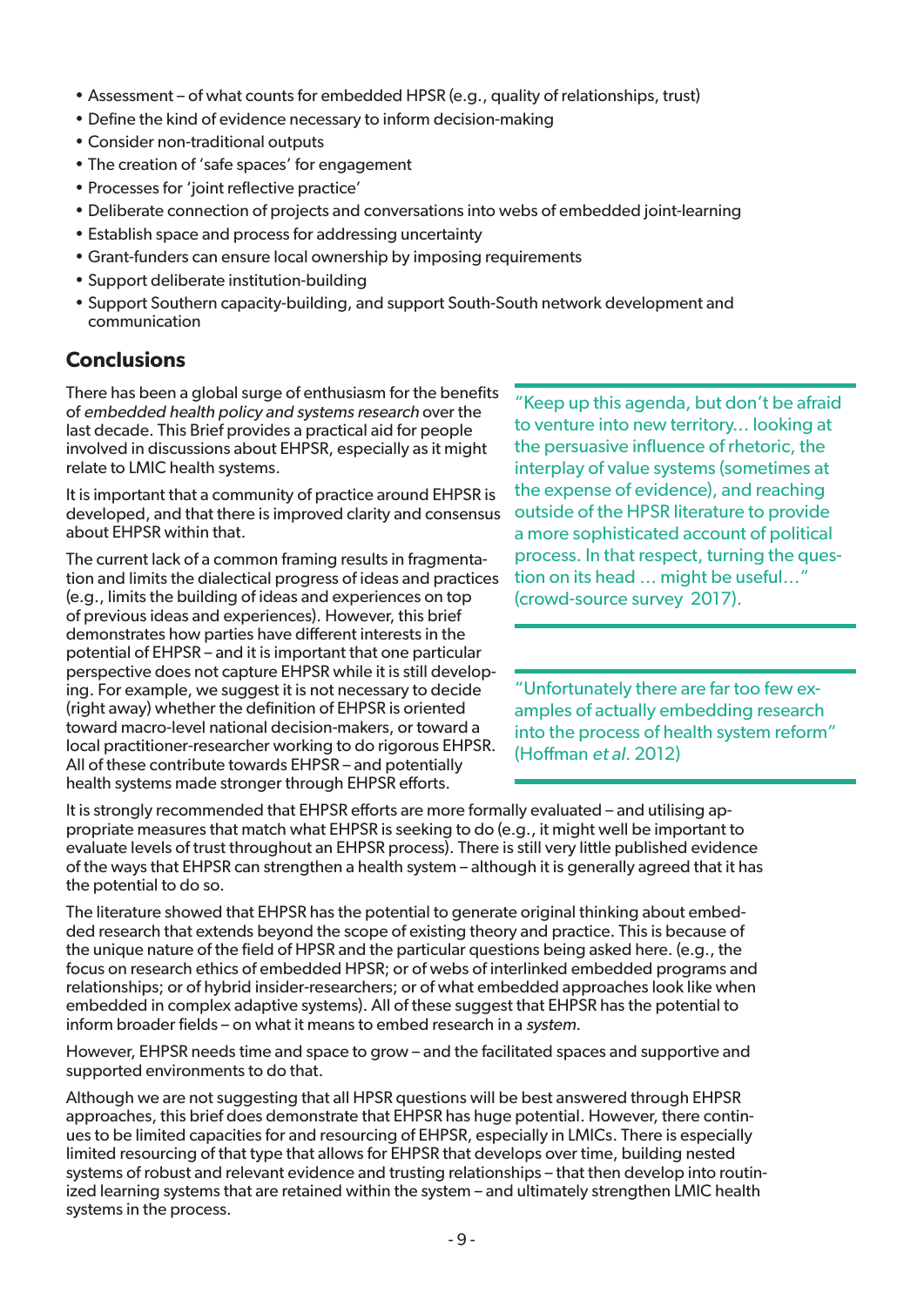|                                                                                                                                                                                   |                                                      |                                          | <b>BENEFITS*</b>                        |                                    |                                |                                                                                                                                                                                                                                                                                                                                                   |                                                                                                                                                                                                                                                                                                                                                                                                                                                                                                                                                                                                                                                                                                                                                                                        |
|-----------------------------------------------------------------------------------------------------------------------------------------------------------------------------------|------------------------------------------------------|------------------------------------------|-----------------------------------------|------------------------------------|--------------------------------|---------------------------------------------------------------------------------------------------------------------------------------------------------------------------------------------------------------------------------------------------------------------------------------------------------------------------------------------------|----------------------------------------------------------------------------------------------------------------------------------------------------------------------------------------------------------------------------------------------------------------------------------------------------------------------------------------------------------------------------------------------------------------------------------------------------------------------------------------------------------------------------------------------------------------------------------------------------------------------------------------------------------------------------------------------------------------------------------------------------------------------------------------|
| PRINCIPLE                                                                                                                                                                         | questions<br><b>ID of HS</b><br>relevant<br>issues & | R <sub>2A</sub> gap<br>(GRIPP)<br>Closes | a learning<br><b>Develops</b><br>system | sponsive-<br>HS re-<br><b>ness</b> | trust-wor-<br>thy HPSR<br>More | CHALLENGES                                                                                                                                                                                                                                                                                                                                        | <b>SUGGESTED STRATEGIES</b>                                                                                                                                                                                                                                                                                                                                                                                                                                                                                                                                                                                                                                                                                                                                                            |
| by health system actors and<br>research questions shaped<br>Substantively relevant'<br>decision-makers                                                                            | >                                                    |                                          |                                         |                                    |                                | Timing and structure of research grant applica-<br>HS decision-makers can have limited time to<br>HS decision-makers can be disdainful of 're-<br>tions can prevent substantive engagement<br>HS decision-makers can be unfamiliar with<br>research requirements and framing<br>engage in research development<br>search' (anti-research culture) | Deliberative processes for joint development of issues/questions (before calls)<br>Early identification of properly representative research partners<br>Early negotiation in problem identification and framing                                                                                                                                                                                                                                                                                                                                                                                                                                                                                                                                                                        |
| during all stages of the research<br>health system decision-makers<br>Embedded HPSR prioritises                                                                                   | $\!>\,$                                              | ≻                                        | >                                       |                                    | >                              | Can be hampered by turn-over of people (person-<br>Well-intended strategies can result in tokenistic<br>nel, human resources)<br>engagement                                                                                                                                                                                                       | Identify and leverage key champions - and maintain their involvement (assessing<br>- Define the kind of evidence necessary to inform decision-making in that context<br>and matching needs)<br>$\mathbf{r}$                                                                                                                                                                                                                                                                                                                                                                                                                                                                                                                                                                            |
| thentic' research partnerships -<br>tion, co-creation, collaboration<br>Foregrounds' genuine'/ 'au-<br>involves continuous negotia-<br>and trust-building between<br>stakeholders | ↘                                                    | >                                        | >                                       | ↘                                  |                                | Can be hampered by turn-over of people (person-<br>tial' involvement of researchers/decision-makers<br>Some strategies can lead to 'figure-head' or 'ini-<br>(e.g. for grant purposes)<br>nel, human resources)                                                                                                                                   | Negotiation focused on longer-term partnerships (and negotiate that time-frame<br>Regular mapping processes to develop/enhance awareness of (individual and<br>Grant-funders to ensure continued involvement of named investigators and<br>Negotiation of information ownership and terms of co-production<br>Negotiation in setting up the parameters of the partnership<br>Early negotiation of purpose/objectives between partners<br>Negotiation consistently and flexibly re-iterated<br>- The careful analysis and negotiation of power<br>institutional) positionality within the system<br>collaborators (not only in initial application)<br>Processes for 'joint reflective practice'<br>Create opportunities for HS actors<br>Intentionally sharing the 'wins'<br>together) |
| priorities, agendas and policies<br>Is aligned with local research                                                                                                                | ↘                                                    |                                          |                                         | ↘                                  |                                | Can be hampered by changing priorities/agen-<br>Competing interests and agendas (local and<br>international) can hamper efforts<br>das                                                                                                                                                                                                            | Insert contextual and policy mapping processes (early and routinely) to ensure<br>alignment with local research agendas/ priorities                                                                                                                                                                                                                                                                                                                                                                                                                                                                                                                                                                                                                                                    |
| Is locally-driven, should have<br>local-ownership and legitimi-<br>zation                                                                                                         | $\!>\,$                                              | >                                        |                                         |                                    |                                | Can be hampered by turn-over of people (person-<br>Competing interests and agendas can hamper<br>Research not properly legitimized by the local<br>health system is unlikely to have uptake<br>nel, human resources)<br>efforts                                                                                                                   | Grant-funders ensure local ownership by imposing requirements<br>Support South-South network development and communication<br>Processes for ensuring legitimization built into EHPSR activities<br>Support deliberate institution-building<br>Support Southern capacity-building                                                                                                                                                                                                                                                                                                                                                                                                                                                                                                       |
| Should seek to routinize the util-<br>isation of evidence/research in<br>health system decision-making                                                                            |                                                      |                                          |                                         | ≻                                  |                                | Little normalisation of learning system interven-<br>Poor quality evidence, and poor capacity for<br>- Multiple and conflicting forms of 'evidence'<br>Anti-evidence cultures resist change<br>evidence use<br>tions                                                                                                                              | Decision-makers capacitated to assess relevance, quality and appropriateness<br>Building institutional and individual capacity for HPSR/EHPSR<br>Building out and connecting to routine information systems<br>Recognise different forms of 'evidence'<br>Adaptations to routine evaluation<br>Adapting decision-making cycles<br>of evidence                                                                                                                                                                                                                                                                                                                                                                                                                                          |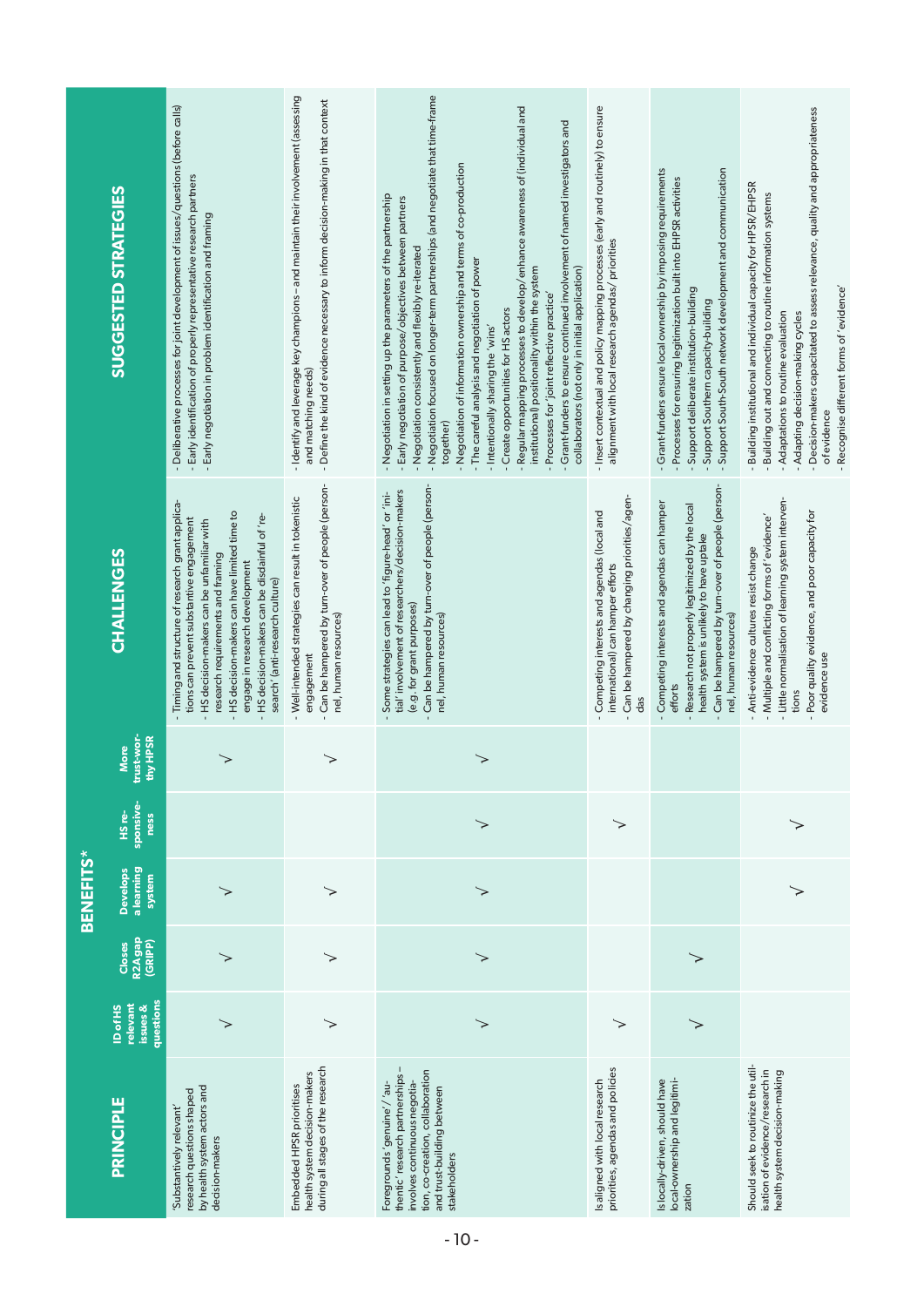|                                                                                                                               |                                                      |                              | <b>BENEFITS*</b>                        |                             |                                |                                                                                                                                                                                                                                                                                                                                                                       |                                                                                                                                                                                                                                                                                                                                                                                                                                                                                                                                                                                                                                                                                                                                                                                                                                                                                              |
|-------------------------------------------------------------------------------------------------------------------------------|------------------------------------------------------|------------------------------|-----------------------------------------|-----------------------------|--------------------------------|-----------------------------------------------------------------------------------------------------------------------------------------------------------------------------------------------------------------------------------------------------------------------------------------------------------------------------------------------------------------------|----------------------------------------------------------------------------------------------------------------------------------------------------------------------------------------------------------------------------------------------------------------------------------------------------------------------------------------------------------------------------------------------------------------------------------------------------------------------------------------------------------------------------------------------------------------------------------------------------------------------------------------------------------------------------------------------------------------------------------------------------------------------------------------------------------------------------------------------------------------------------------------------|
| <b>PRINCIPLE</b>                                                                                                              | questions<br>relevant<br>issues &<br><b>ID of HS</b> | R2A gap<br>(GRIPP)<br>Closes | a learning<br><b>Develops</b><br>system | sponsive-<br>HS re-<br>ness | trust-wor-<br>thy HPSR<br>More | CHALLENGES                                                                                                                                                                                                                                                                                                                                                            | <b>SUGGESTED STRATEGIES</b>                                                                                                                                                                                                                                                                                                                                                                                                                                                                                                                                                                                                                                                                                                                                                                                                                                                                  |
| Socially and contextually rele-<br>vantresearch                                                                               |                                                      |                              |                                         | $\check{~}$                 | $\!>\,$                        | Complexity of overlapping systems and causal<br>Changes in context (during research)<br>factors can cause challenges                                                                                                                                                                                                                                                  | Ensuring that research draws on existing assets/resources<br>Ensuring HS actor involvement                                                                                                                                                                                                                                                                                                                                                                                                                                                                                                                                                                                                                                                                                                                                                                                                   |
| ducted by 'researchers' looking<br>- inside the health system, con-<br>Positioned as insider-research<br>at 'their' system    | >                                                    |                              | $\!>\,$                                 |                             | ➢                              | Insider-researchers struggle to maintain objectiv-<br>ity feel compelled to report more positively, get<br>Tensions utilising observational and experiential<br>- Difficult to be detached when sees something<br>caught in power dynamics and local politics<br>Difficulties in evaluating own intervention/<br>Insiders can be blind to norms<br>program<br>'wrong' | Appropriate assessment of what counts for EHPSR (eg quality of relationships,<br>Consider non-traditional outputs, and some non-public forms<br>Establish the space and process for addressing uncertainty<br>- The creation of 'safe space' for engagement<br>trust)<br>$\mathbf{I}$                                                                                                                                                                                                                                                                                                                                                                                                                                                                                                                                                                                                        |
| Foregrounds the importance of<br>trust and relationships                                                                      |                                                      |                              | ↘                                       |                             | ➢                              | tionship-building approaches, or good practices<br>strain on relationships (e.g. academic 'publish or<br>SHP researchers sometimes not trained in rela-<br>Conflicting research output priorities can put<br>Can be more expensive (than other rapid<br>Sometimes slow speed of EHPSR<br>for building trusting relationships<br>approaches)<br>perish')               | Develop webs of embedded activities and relationships (individual & institution-<br>groups, and knows how to be a 'knowledge broker'; knows how to network and<br>gotiate complexity, change and uncertainty; 'conflict management'; 'reputation<br>connect across groups and institutions; can speak 'truth to power'; has ethical<br>mindfulness; can apply standard good practice for rigorous methods; can ne-<br>health system; high levels of communicative capacity; can translate between<br>- Develop specific capacities/competencies for EHPS researchers: (A critical<br>perspective; knows how to 'behave as an insider-researcher' within 'their'<br>- Develop processes for co-creation, co-production<br>Feed research more rapidly back into the system<br>Engage with difficult findings in safe spaces<br>Best practice requires time<br>management'; facilitation)<br>ਛੇ |
| research approaches, such as<br>(differs from other embedded<br>clinical or services research)<br>Takes a systems perspective |                                                      |                              | ↘                                       |                             |                                | (among researchers and HS decision-makers) as<br>Systems perspective can add complexity (which<br>Dominance of clinical/biomedical perspectives<br>Researchers and HS decision-makers can lack<br>can be difficult for some HS decision-makers)<br>capacity for, or exposure to systems thinking<br>barrier to taking a systems perspective                           | Develop researcher/practitioner/funder capacity to explain the characteristics of<br>Develop researcher and HS decision-maker capacity for systems thinking (and<br>Development of trans/interdisciplinary teams and intersectional engagement<br>for explaining systems thinking to others)<br>EHPSR (challenges and benefits)                                                                                                                                                                                                                                                                                                                                                                                                                                                                                                                                                              |
| As HPSR, focuses on inequal-<br>ities, and flattening of power<br>hierarchies                                                 |                                                      |                              |                                         | $\!>\,$                     |                                | - Global research arrangements and imbalanced<br>can result in 'fake' EHPSR arrangements<br>- Power hierarchies are difficult to shift                                                                                                                                                                                                                                | - Utilise EHPSR engagement as opportunity to address inequalities and power<br>Strategies for flattening practitioner-researcher power dynamics<br>differences more broadly<br>$\mathbf{r}$                                                                                                                                                                                                                                                                                                                                                                                                                                                                                                                                                                                                                                                                                                  |
| Has a health system strengthen-<br>ing effect                                                                                 | >                                                    |                              | >                                       | ↘                           | ➢                              | tential to effect change - and the greater potential<br>- The more embedded the research, the more po-<br>to do (intended or unintended) 'damage' to the<br>- The HSS effect of EHPSR is not being measured<br>EHPSR raises and creates ethical challenges<br>health system                                                                                           | Develop competencies for reflexivity (including being able to understand own<br>Develop resourcing to conduct evaluation research - to assess the impact of<br>Build researcher competencies to handle routine ethical challenges (during<br>EHPSR on the health system strengthening (utilising appropriate measures)<br>Address new strategies for ethical review (e.g. peer review)<br>Connect projects into webs of embedded joint-learning<br>Routinely assess potential effects of EHPSR on the HS<br>research), and ethical mindfulness<br>positionality and power)                                                                                                                                                                                                                                                                                                                   |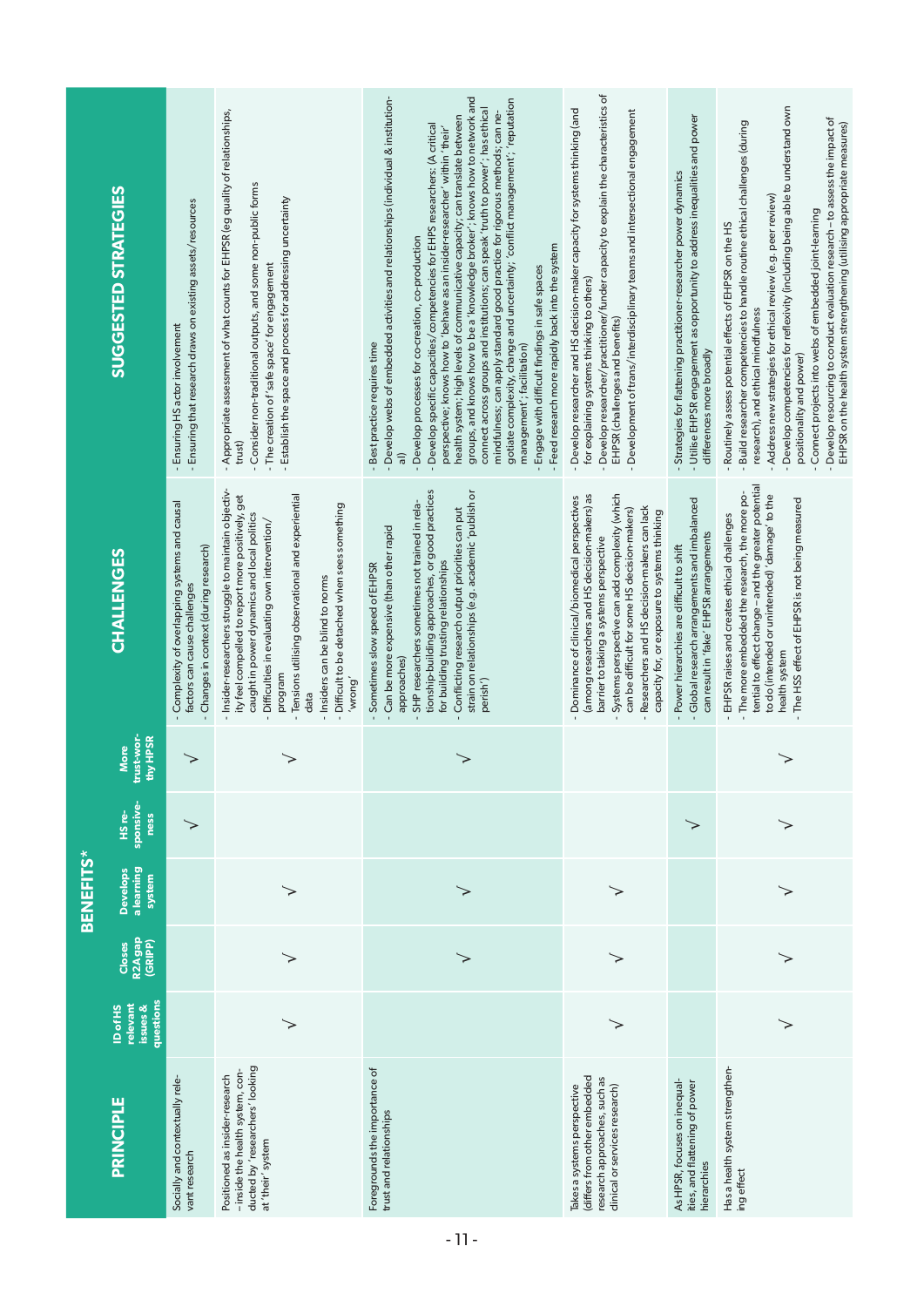## **REFERENCES**

- 1. World Health Organization. Changing mindsets: strategy on health policy and systems research. Geneva: World Health Organization (WHO), 2012.
- 2. World Health Organization. World health report 2013: Research for universal health coverage. Geneva: World Health Organization, 2013.
- 3. Alliance for Health Policy and System Research. Partnership and policy engagement: annual report 2016. Geneva: World Health Organization, Alliance for Health Policy and System Research, 2016.
- 4. Ghaffar A, Langlois EV, Rasanathan K, Peterson S, Adedokun L, Trana NT. Strengthening health systems through embedded research. Bulletin of the World Health Organization 2017; 95(87).
- 5. Koon AD, Rao KD, Tran NT, Ghaffar A. Embedding health policy and systems research into decision-making processes in low-and middle-income countries. Health research policy and systems 2013; 11(1): 30.
- 6. Tran N, Langlois EV, Reveiz L, et al. Embedding research to improve program implementation in Latin America and the Caribbean. Revista Panamericana de Salud Pública 2017; 41: 1-6.
- 7. Caffrey L, Wolfe C, McKevitt C. Embedding research in health systems: lessons from complexity theory. Health Research Policy and Systems 2016; 14(1): 1-9.
- 8. Vindrola-Padros C, Pape T, Utley M, Fulop NI, The role of embedded research in quality improvement: a narrative review. BMJ Qual Saf 2017; 26(1): 70-80.
- 9. Olivier J, Scott V, Molosiwa D, Gilson L. Embedded systems approaches to health policy and systems research. In: Savigny Dd, Blanchet K, Adam T, eds. Applied Systems Thinking for Health Systems Research: A Methodological Handbook. Maidenhead Berkshire: Open University Press; 2017.
- 10. Blanchet K, James P. How to do (or not to do)…a social network analysis in health systems research. Health Policy and Planning 2012; 27(5): 438-46.
- 11. Elloker S, Olckers P, Gilson L, Lehmann U. Crises, routines and innovations: the complexities and possibilities of sub-district management: leadership and governance. South African Health Review 2012: 161-73.
- 12. Gilson L, Lehmann U, Schneider H. Practicing governance towards equity in health systems: LMIC perspectives and experience Lucy Gilson. International Journal for Equity in Health 2017; 16(1).
- 13. Green A, Bennett S, editors. Sound choices: enhancing capacity for evidence-informed health policy. Geneva: World Health Organization; 2007.
- 14. Kok MO, Gyapong JO, Wolffers I, Ofori-Adjei D, Ruitenberg J. Which health research gets used and why? An empirical analysis of 30 cases. Health research policy and systems 2016; 14(1): 36.
- 15. Koon A, Nambiar D, Rao DR. Embedding of research into decision-making processes. Geneva: Alliance for Health Policy and Systems Research, WHO, 2012.
- 16. Langlois EV, Montekio VB, Young T, Song K, Alcalde-Rabanal J, Tran N. Enhancing evidence informed policymaking in complex health systems: lessons from multi-site collaborative approaches. Health research policy and systems 2016; 14(1): 20.
- 17. Langlois EV, Tran NT, Ghaffar A, Reveiz L, Becerra-Posada F. Embedding research in health policy and systems in the Americas. Rev Panam Salud Publica (Pan American Journal of Public Health) 2017; 41: e68.
- 18. Lehmann U, Gilson L. Action learning for health system governance: the reward and challenge of co-production. Health Policy Plan 2015; 30(8): 957-63.
- 19. MacGregor H, Bloom G. Health systems research in a complex and rapidly changing context: ethical implications of major health systems change at scale. Developing world bioethics 2016; 16(3): 158-67.
- 20. Molyneux S, Tsofa B, Barasa E, et al. Ethical challenges in conducting embedded, long-term research: RESYST, 2017.
- 21. Molyneux S, Tsofa B, Barasa E, et al. Research involving health providers and managers: ethical Issues faced by researchers conducting diverse health policy and systems research in Kenya. Developing world bioethics 2016; 16(3): 168-77.
- 22. Sheikh K, Schneider H, Agyepong IA, Lehmann U, Gilson L. Boundary-spanning: reflections on the practices and principles of Global Health. BMJ global health 2016; 1(1): e000058.
- 23. Tran N, Rasanathan K, King R, et al. Applying a framework for embedded research to optimize the outcomes of implementation research and delivery science (IRDS) - innovations in practice. 2017.
- 24. Tugwell P, Knottnerus JA. Benefits of embedding researchers in a health service setting. Journal of Clinical Epidemiology 2017; 85: 1-2.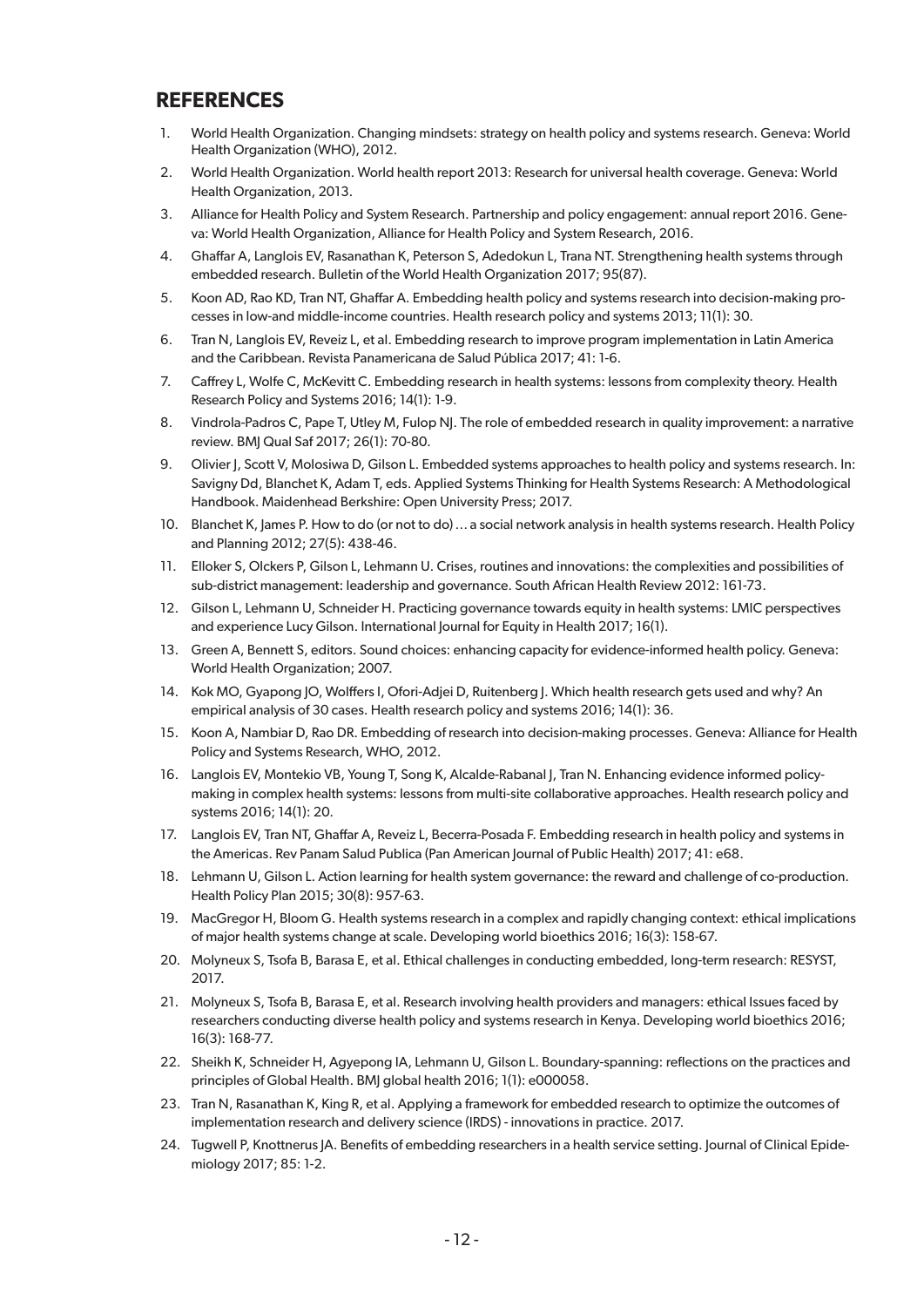- 25. Wolfenden L, Yoong SL, Williams CM, et al. Embedding researchers in health service organizations improves research translation and health service performance: the Australian Hunter New England Population Health example. Journal of Clinical Epidemiology 2017; 85: 3-11.
- 26. World Health Organization. Changing mindsets: Strategy on health policy and systems research. Geneva: World Health Organization, 2012.
- 27. Greenhalgh T, Robert G, Macfarlane F, Bate P, Kyriakidou O. Diffusion of innovations in service organizations: systematic review and recommendations. Milbank Quarterly 2004; 82(4): 581-629.
- 28. Nambiar D. Ethnography and HPSR: Critical Reflections on Fieldwork and Policymaking in India. Indian Anthropologist 2013; 43(1): 93-104.
- 29. Halligan J. Policy advice and the public service. Governance in a changing environment 1995: 138-72.
- 30. Parkhurst J. The politics of evidence: from evidence-based policy to the good governance of evidence: Routledge; 2016.
- 31. Pratt B, Hyder AA. Reinterpreting responsiveness for health systems research in low and middle income countries. Bioethics 2015; 29(6): 379-88.
- 32. Hasnida A, Borst RA, Johnson AM, Rahmani NR, van Elsland SL, Kok MO. Making health systems research work: time to shift funding to locally-led research in the South. The Lancet Global Health 2017; 5(1): e22-e4.
- 33. Bennett S, Corluka A, Doherty J, et al. Influencing policy change: the experience of health think tanks in low-and middle-income countries. Health policy and planning 2011; 27(3): 194-203.
- 34. Crane JT, Andia Biraro I, Fouad TM, Boum Y, R. Bangsberg D. The 'indirect costs' of underfunding foreign partners in global health research: A case study. Global public health 2017: 1-8.
- 35. Gilson L, Barasa E, Nxumalo N, et al. Everyday resilience in district health systems: emerging insights from the front lines in Kenya and South Africa. BMJ Global Health 2017; 2(2): e000224.
- 36. Rasanathan K. What is embedded implementation research. ICHC; 2017.
- 37. Jagosh J, Macaulay AC, Pluye P, et al. Uncovering the benefits of participatory research: implications of a realist review for health research and practice. The Milbank Quarterly 2012; 90(2): 311-46.
- 38. May C, Finch T, Mair F, et al. Understanding the implementation of complex interventions in health care: the normalization process model. BMC Health Serv Res 2007; 7: 148.
- 39. Rogers EM. A prospective and retrospective look at the diffusion model. Journal of health communication 2004; 9(S1): 13-9.
- 40. Akhnif E, Macq J, Fakhreddine MOI, Meessen B. Scoping literature review on the Learning Organisation concept as applied to the health system. Health research policy and systems 2017; 15(1): 16.
- 41. Davies HTO, Nutley SM. Developing learning organisations in the new NHS. BMJ 2000; 320(7240): 998-1001.
- 42. Faden R. An ethics framework for a learning health care system: a departure from traditional research ethics and clinical ethics. Hastings Centre Report 2013; 43(S1): S16-27.
- 43. Welch A, Dawson P. Closing the gap: collaborative learning as a strategy to embed evidence within occupational therapy practice. Journal of evaluation in clinical practice 2006; 12(2): 227-38.
- 44. Ugurluoglu O, Ugurluoglu Aldogan E, Dilmac E. The impact of managers' perceptions of learning organizations on innovation in healthcare: sample of Turkey. The International journal of health planning and management 2013; 28(2).
- 45. Tsofa B, Molyneux S, Malingi T, Barasa E. The outsiders from within': coping and adaptive strategies for systems resilience in the process of implementing political devolution within the health sector in Kenya. Poster 012 PP: UCL Qualitative Health Research Symposium 2017. UCL London: British Medical Journal Publishing Group; 2017.
- 46. Chigudu S, Jasseh M, d'Alessandro U, Corrah T, Demba A, Balen J. The role of leadership in people-centred health systems: a sub-national study in The Gambia. Health Policy and Planning 2014: czu078.
- 47. McCormack B, Rycroft-Malone J, DeCorby K, et al. A realist review of interventions and strategies to promote evidence-informed healthcare: a focus on change agency. Implementation science 2013; 8(1): 107.
- 48. Jackson CL, Greenhalgh T. Co-creation: a new approach to optimising research impact? Med J Aust 2015; 203(7): 283-4.
- 49. Runnels VE. Experiences of governance in the context of community-based research: Structures, problems and theory: University of Ottawa (Canada); 2011.
- 50. Scott V, Schaay N, Olckers P, Nqana N, Lehmann U, Gilson L. Exploring the nature of governance at the level of implementation for health system strengthening: the DIALHS experience. Health policy and planning 2014; 29(suppl 2): ii59-ii70.
- 51. George A. 'By papers and pens, you can only do so much': views about accountability and human resource management from Indian government health administrators and workers. The International journal of health planning and management 2009; 24(3): 205-24.
- 52. Gilson L. Trust and the development of health care as a social institution. Social science & medicine 2003; 56(7): 1453-68.